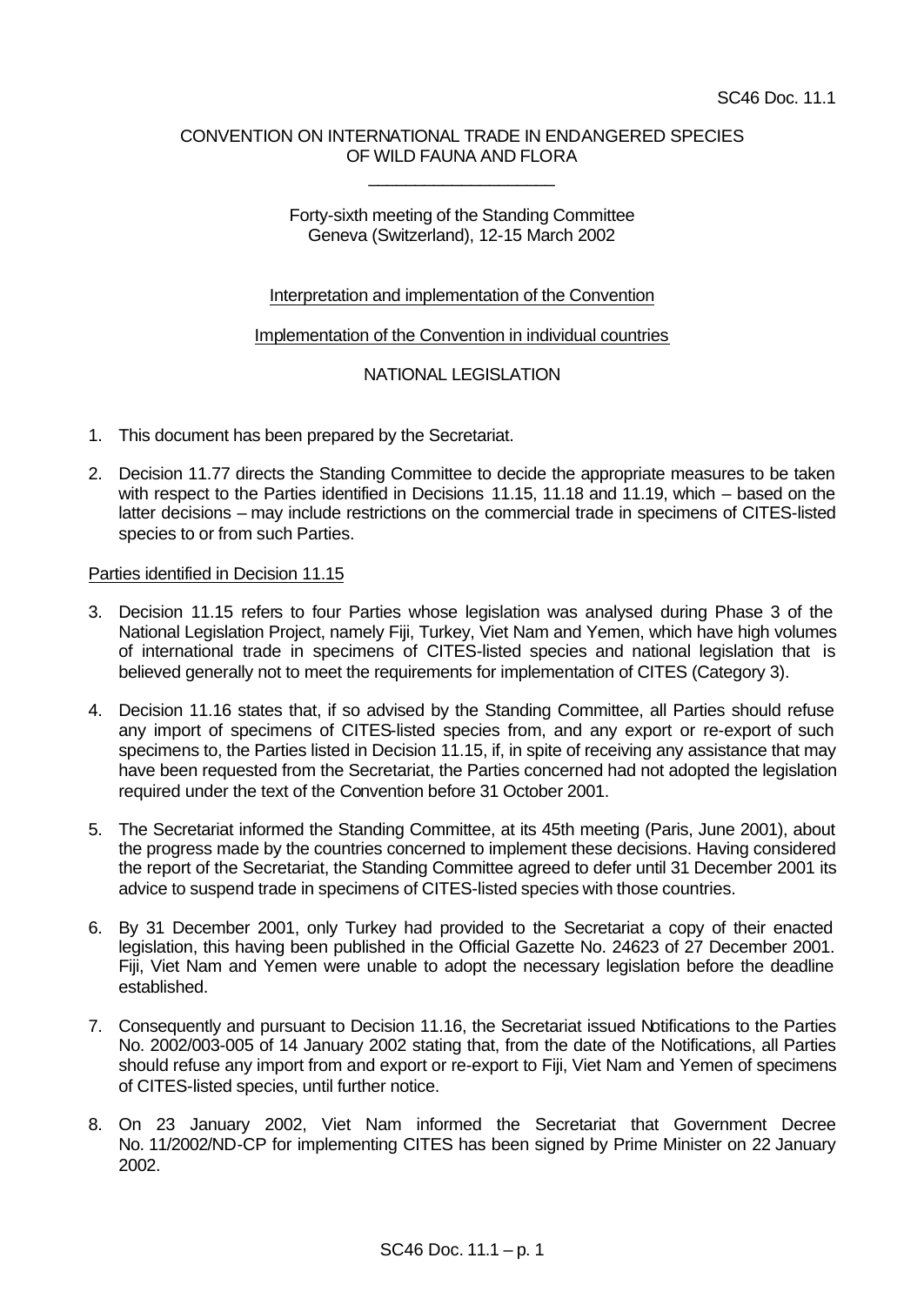### Parties identified in Decision 11.18

- 9. Decision 11.18 applies to those Parties with high volumes of international trade in specimens of CITES-listed species, whose legislation was analysed during Phase 1 or 2 of the National Legislation Project and placed in Category 2 or 3, namely Cameroon, the Dominican Republic, Mozambique, Panama, Poland, Romania, the Russian Federation, Singapore, South Africa and Thailand.
- 10. Decision 11.18, paragraph c), states that with respect to Parties referred to in this Decision that have not enacted legislation, the Standing Committee, at its 45th meeting, shall consider appropriate measures, which may include restrictions on the commercial trade in specimens of CITES-listed species to or from such Parties.
- 11. At its 45th meeting, the Standing Committee agreed to defer until its 46th meeting a decision regarding measures affecting Parties concerned by Decision 11.18.
- 12. As of 21 January 2002, only Romania and Singapore had enacted specific legislation to fulfil the requirements of the Convention and provided to the Secretariat a copy of their legislation in one of the working languages.
- 13. Romania provided an English version of law No. 192/2001 regarding fish stock management, fishing and aquaculture and Ministerial order No. 647/2001 regulating the harvesting of and domestic and international trade in wild fauna and flora. After a preliminary review of the legislation, it appears that some requirements for implementing the Convention are covered but further analysis is needed to determine whether the legislation prohibits trade in all CITES specimens in violation of the Convention, penalizes such illegal trade and provides for the confiscation of specimens illegally traded or possessed.
- 14. Singapore provided a copy of the "Endangered species (import and export) (amendment of schedules) Notification 2001" published in the Official Gazette No. S 512 of 15 October 2001. The Secretariat acknowledges the efforts that Singapore has made to ensure that its legislation meets CITES requirements and is pleased to report to the Standing Committee that Decision 11.18 no longer applies to Singapore. The Secretariat further reports that Singapore's legislation now meets all of the requirements for CITES implementation and qualifies for category 1 status in the National Legislation Project.
- 15. Six countries in category 2 (Cameroon, Panama, Poland, the Russian Federation, South Africa and Thailand) and two countries in category 3 (the Dominican Republic and Mozambique) were unable to meet the deadline established by the Standing Committee at its 45th meeting and have not sent to the Secretariat the enacted legislation required under Decision 11.18 in one of the working languages of the Convention.

## 16. Recommendation

- a) The Secretariat recommends, for Parties in Category 3, that:
	- i) The Standing Committee require the submission of a "CITES Legislation Plan" to the Secretariat by 31 May 2002 with respect to the Dominican Republic and Mozambique. Such a Plan should include the agreed steps needed for each Party to adopt adequate legislation by 31 October 2002.
	- ii) The Standing Committee instruct the Secretariat to issue a Notification recommending a suspension of trade in specimens of CITES-listed species with such Parties, if a Party fails to submit a "CITES Legislation Plan" by 31 May 2002 or to adopt adequate legislation by 31 October 2002.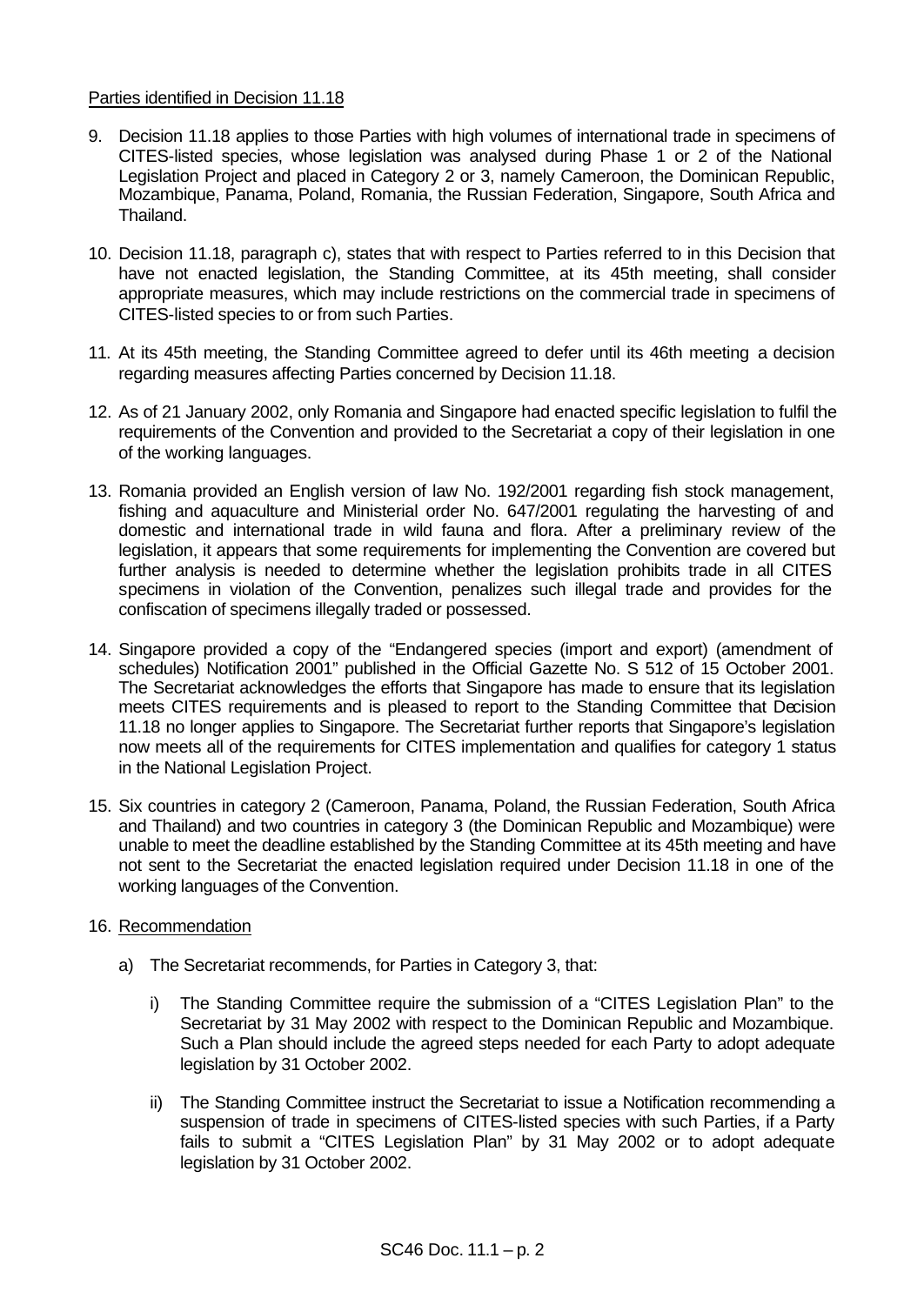- b) The Secretariat recommends, for Parties in Category 2, that:
	- i) The Standing Committee require the submission of a "CITES Legislation Plan" to the Secretariat by 31 May 2002 with respect to Cameroon, Panama, Poland, the Russian Federation, South Africa and Thailand. Such a Plan should include the agreed steps needed for each Party to adopt adequate legislation by 31 January 2003.
	- ii) The Standing Committee instruct the Secretariat to issue a Notification recommending a suspension of trade in specimens of CITES-listed species with such Parties, if a Party fails to submit a "CITES Legislation Plan" by 31 May 2002 or to adopt adequate legislation by 31 January 2003.

## Parties identified in Decision 11.19

- 17. Decision 11.19 concerns Parties whose national legislation was reviewed in Phase 1 or 2 of the National Legislation Project and is believed not to meet one or more of the requirements for implementation of CITES (Categories 2 and 3), and that do not have high volumes of international trade in specimens of CITES-listed species.
- 18. The following 74 Parties have been identified:
	- a) Forty-four Parties in Category 2: Bangladesh, Benin, Botswana, Brazil, Bulgaria, Burkina Faso, Chile, China, Congo, Ecuador, El Salvador, Equatorial Guinea, Eritrea, Estonia, Gambia, Greece, Guinea, Honduras, Hungary, India, Indonesia, Israel, Kenya, Madagascar, Malawi, Malaysia, Mauritius, Monaco, Namibia, Papua New Guinea, Peru, Philippines, Saint Kitts and Nevis, Saint Lucia, Saint Vincent and the Grenadines, Sudan, Suriname, Togo, Trinidad and Tobago, Tunisia, United Republic of Tanzania, Uruguay, Venezuela and Zambia;
	- b) Thirty Parties in Category 3: Algeria, the Bahamas, Barbados, Belize, Bolivia, Brunei-Darussalam, Burundi, Central African Republic, Chad, Comoros, Côte d'Ivoire, Cyprus, Djibouti, Gabon, Ghana, Guinea-Bissau, Jordan, Liberia, Mali, Morocco, Myanmar, Nepal, Niger, Pakistan, Rwanda, Seychelles, Sierra Leone, Sri Lanka, Uganda and United Arab Emirates.
- 19. Decision 11.19 provides that such Parties should take all necessary measures to enact national legislation for the implementation of CITES and to ensure that this legislation will be in effect no later than 30 days before the 46th meeting of the Standing Committee. It further provides that such Parties should report to the Secretariat any progress made in this regard no later than six months before the 46th meeting of the Standing Committee.
- 20. Decision 11.19 paragraph c) provides with respect to Parties referred to in this Decision that have not complied with paragraph a), that the Standing Committee, at its 46th meeting, shall consider appropriate measures, which may include restrictions on the commercial trade in specimens of CITES-listed species to or from such Parties.
- 21. On 10 August 2001, the Secretariat sent Notification to the Parties No. 2001/059 giving a list of the Parties concerned. It reminded them of the need to adopt legislation meeting the criteria specified in Resolution Conf. 8.4 and that they may request technical assistance from the Secretariat to prepare such legislation.
- 22. As of 21 January 2002, 18 countries in Category 2 and 14 countries in Category 3 had not responded to Notification No. 2001/059, namely in Category 2: Bangladesh, Botswana, Chile, Equatorial Guinea, Estonia, Gambia, Greece, Honduras, Hungary, India, Israel, Madagascar, Malawi, Philippines, Saint Kitts and Nevis, Saint Vincent and the Grenadines, Sudan and Uruguay; and in Category 3, namely Belize, Brunei-Darussalam, Comoros, Cyprus, Djibouti, Guinea-Bissau, Jordan, Liberia, Myanmar, Nepal, Niger, Pakistan, Rwanda and Sri Lanka.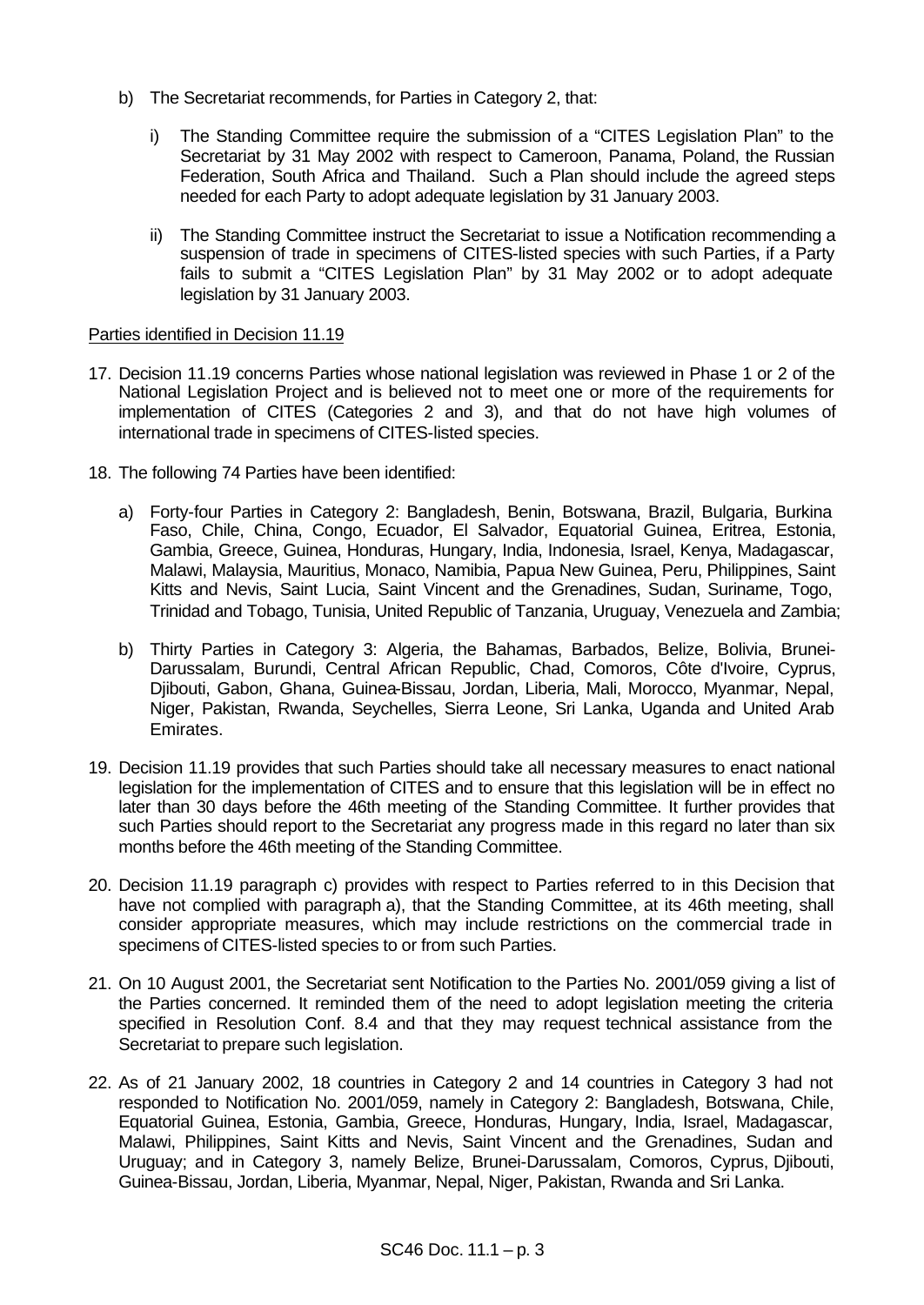- 23. Fourteen Parties concerned by Decision 11.19 participated a regional workshop on the legal aspects of the implementation of CITES in francophone Africa (see paragraph 35), namely Algeria, Benin, Burkina Faso, Burundi, Central African Republic, Chad, Congo, Côte d'Ivoire, Gabon, Guinea, Mali, Mauritius, Morocco and Tunisia. They made a commitment to review their national legislation and make the necessary arrangements to adopt adequate legislation for the implementation of CITES.
- 24. Eight Parties have made a commitment to adopt specific legislation for the implementation of CITES in the near future, namely Bolivia, El Salvador, Eritrea, Kenya, Saint Lucia, Sierra Leone, United Arab Emirates and the United Republic of Tanzania.
- 25. Eleven Parties have prepared draft legislation for implementing CITES, namely the Bahamas, Barbados, China, Ecuador, Ghana, Monaco, Namibia, Seychelles, Togo, Trinidad and Tobago and Uganda.
- 26. Five Parties have enacted new legislation, namely Brazil, Indonesia, Malaysia, Peru and Papua New Guinea. The legislation adopted by these countries is being analysed.
- 27. Two Parties informed the Secretariat that their legislation is in compliance with the provisions of the Convention, namely Suriname and Venezuela.
- 28. Many Parties have requested the Secretariat to provide advice and assistance in the development of CITES legislation. In view of its limited resources, the Secretariat will have to set priorities for the provision of such assistance.
- 29. Recommendation

The Secretariat recommends that:

- a) The Standing Committee require the submission of a "CITES Legislation Plan" to the Secretariat by 31 May 2002 with respect to the Parties listed in Paragraphs 22, 23, 24 and 25. Such a Plan should include the agreed steps needed for each Party to adopt adequate legislation by 31 December 2003.
- b) The Standing Committee instruct the Secretariat to issue a Notification recommending the following compliance measures, if a Party fails to submit a "CITES Legislation Plan" by 31 May 2002 or to adopt adequate legislation by 31 December 2003:
	- i) Ineligibility to be a member of the Standing Committee and loss of the right for it or its experts to participate in other permanent committees, subsidiary bodies or working groups;
	- ii) Suspension of the right to issue re-export certificates; and
	- iii) Suspension of the right to export species for which there is no quota.
- c) The Standing Committee encourage the Parties to cooperate on a bilateral or multilateral basis with the countries listed in paragraphs 22, 23, 24 and 25 to provide technical or financial assistance related to the development of adequate legislation to implement CITES.

#### Other relevant matters

#### Parties identified in Decision 11.17

30. Decision 11.17 refers to remaining Parties whose legislation was analysed during Phase 3 of the National Legislation Project, namely Antigua and Barbuda, Belarus, Cambodia, Dominica, Georgia, Jamaica, Latvia, Mauritania, Mongolia, Myanmar, Saudi Arabia, Somalia, Swaziland,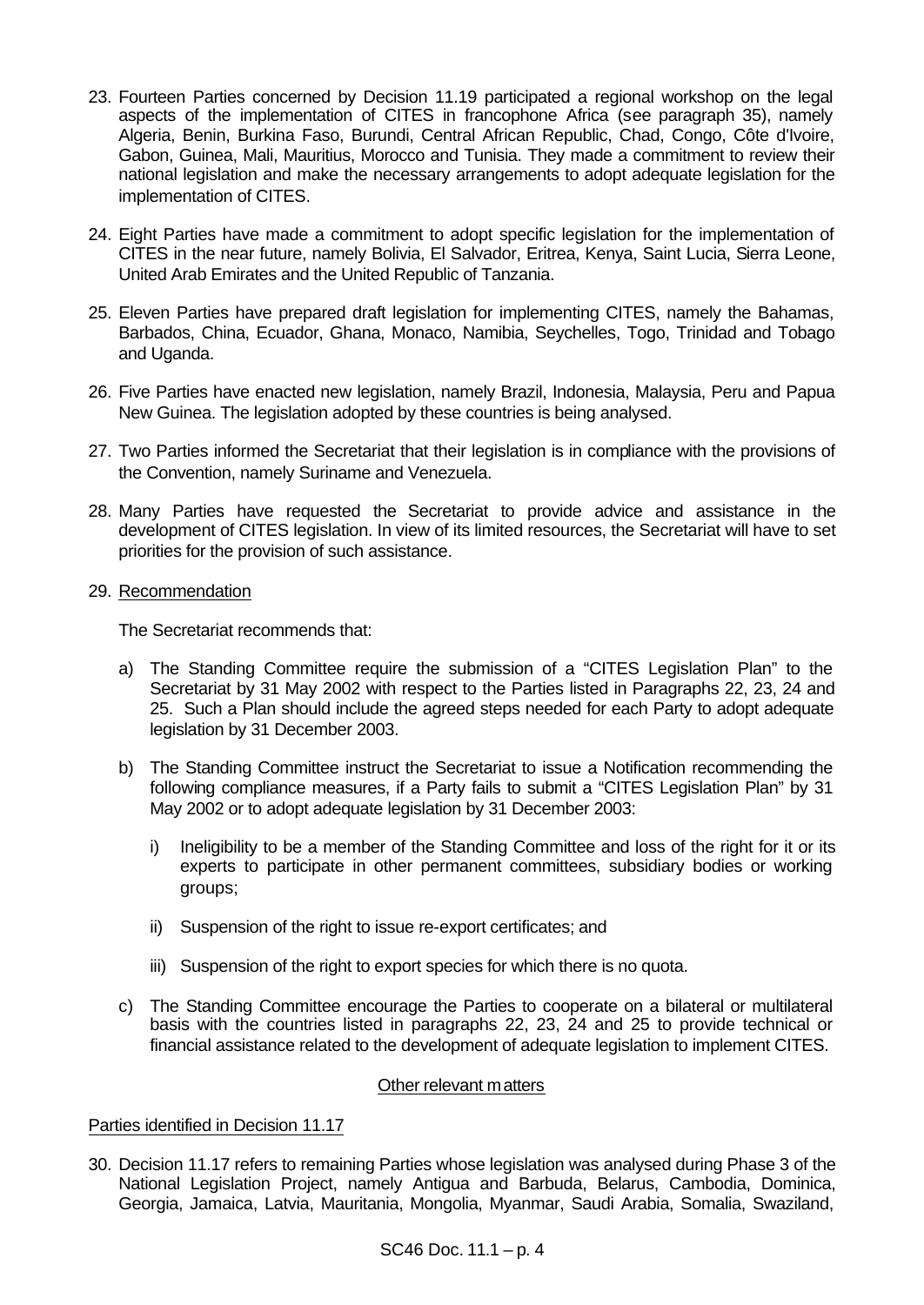Uzbekistan and three United Kingdom overseas territories, namely Pitcairn Islands, Saint Helena and Dependencies and South Georgia and the South Sandwich Islands, which do not have high volumes of international trade in specimens of CITES-listed species but have legislation that is believed generally not to meet the requirements for implementation of CITES (Category 3).

- 31. Decision 11.17 provides that such Parties should take steps to enact legislation for implementation of the Convention. It further provides that such Parties should report to the Secretariat any progress made in this regard no later than six months before the 46th meeting of the Standing Committee.
- 32. As of 14 January 2002, six Parties, namely Belarus, Cambodia, Jamaica, Latvia, Mauritania and Mongolia had indicated to the Secretariat the actions foreseen to enact the legislation. Jamaica is the only one of these countries that had enacted specific legislation for implementation of the Convention, which is being analysed by IUCN's Environmental Law Centre (ELC).
- 33. Recommendation

No specific action is required from the Standing Committee regarding these Parties. Decision 11.17 will be addressed by the Secretariat's report to the 12th meeting of the Conference of the Parties with recommendations for action by the Conference of the Parties or the Standing Committee.

Translation of guidance documents into Arabic and Russian

34. In order to provide more effective legal assistance to some of the countries for which none of the three working languages of the Convention is a national language, the Secretariat translated three legislative guidance documents into Russian and Arabic, namely the model law, the legislative checklist and the template for the legislative analyses.

## UNEP's Fifth Global Training Programme on Environmental Law and Policy

35. At UNEP's Fifth Global Training Programme on Environmental Law and Policy (GTP5, Nairobi, 19 November – 7 December 2001), the Secretariat presented the CITES National Legislation Project highlighting its compliance/enforcement aspects and led a series of related exercises with participants. GTP5 involved over 50 individuals with backgrounds in law, policy, diplomacy and science from the following countries: Argentina, Australia, Bangladesh, Benin, Bhutan, Brazil, Burkina Faso, China, Colombia, Egypt, Ethiopia, Fiji, Gambia, Georgia, Ghana, Jordan, Kazakhstan, Kenya, Kuwait, Lao People's Democratic Republic, Lesotho, Libya, Malawi, Mali, Moldova, Mongolia, Morocco, Mozambique, Nepal, Nigeria, Pakistan, Peru, Poland, Portugal, the Russian Federation, Rwanda, Saudi Arabia, Senegal, South Africa, Suriname, Tajikistan, Togo, Turkey, Uganda, Vanuatu, Venezuela and Zimbabwe.

#### First regional workshop on the legal aspects of the implementation of CITES in francophone Africa

- 36. Pursuant to the "legal-capacity-building strategy for implementing CITES obligations in the domestic sphere" endorsed at the 11th meeting of the Conference of the Parties, the Secretariat in cooperation with the Regional Office for West Africa of the IUCN organized the first regional workshop on the legal aspects of the implementation of CITES in francophone Africa, held in Abidjan, Côte d'Ivoire, from 3 to 5 December 2001. Eighteen French-speaking African countries attended the meeting, represented by two lawyers, three prosecutors, two chiefs of environmental regulation divisions, a legal consultant and thirty-two staff members of CITES Management Authorities.
- 37. The objectives for the legislative workshop were: